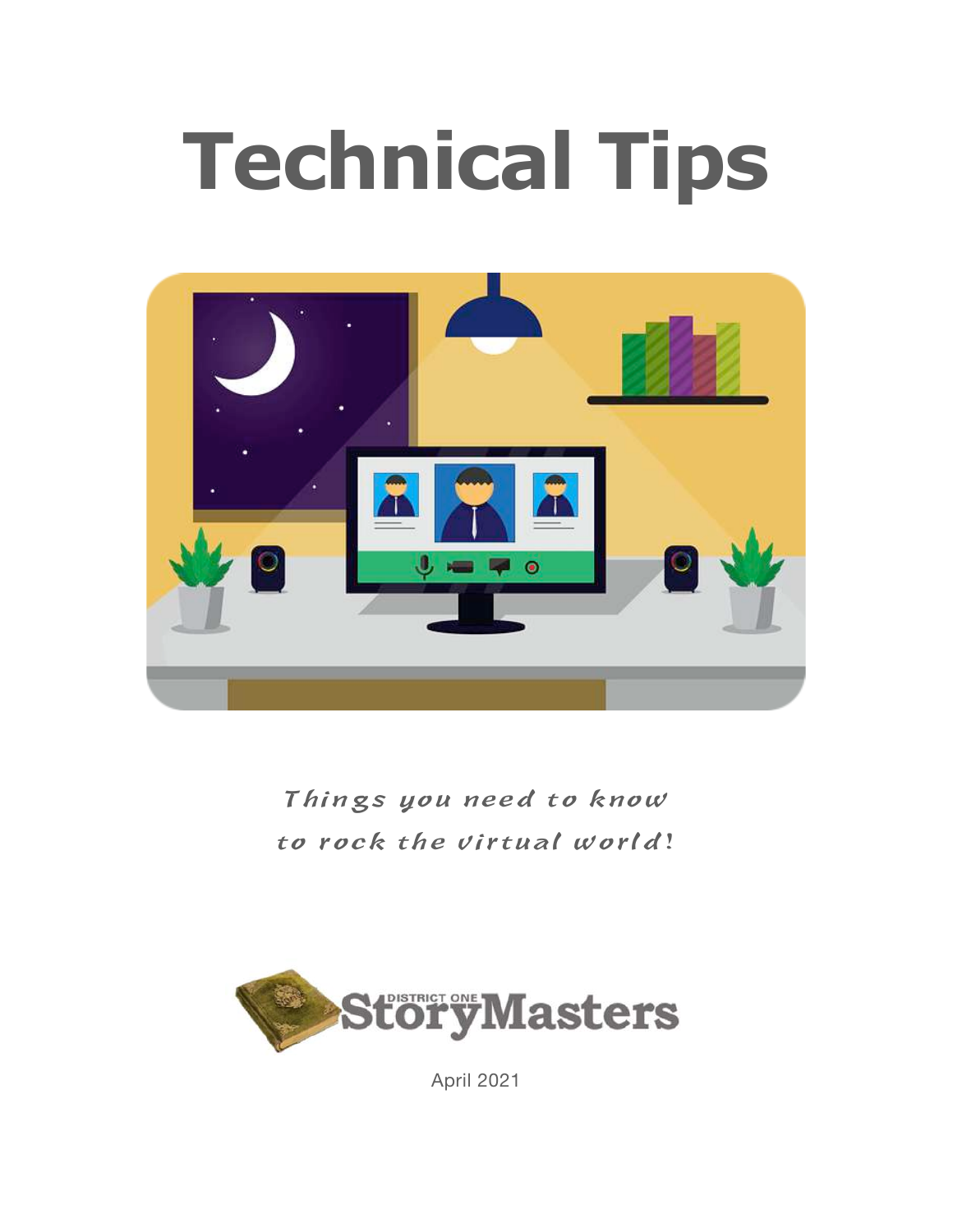# **Introduction**

**Preparation, preparation, preparation!** Prepare for a virtual meeting the right way. Even when you have a compelling message or a captivating story, it may not resonate with your audience if your the right way. Even when you have a compelling message or a captivating story, it may not resonate with your audience if your surroundings (ex. background, sound, camera angle, lighting, etc.) are distracting. The more prepared you are, the better you can cope when you encounter an unexpected technical challenge.

*Be an effective self-advocate and present yourself as a professional.*

| Things to do a day before the meeting or earlier<br>Page 3 |                                                   |        |
|------------------------------------------------------------|---------------------------------------------------|--------|
|                                                            | Update apps and OS                                |        |
| Location                                                   |                                                   |        |
| Lighting                                                   |                                                   |        |
| Camera                                                     |                                                   |        |
| Sound                                                      |                                                   |        |
| Background                                                 |                                                   |        |
| Practice                                                   |                                                   |        |
| Things to do on the day $-$ before the meeting<br>Page 6   |                                                   |        |
|                                                            |                                                   |        |
|                                                            | Clean the camera lens                             |        |
|                                                            | Restart your device and/or close unnecessary apps |        |
|                                                            | Prepare Plan B                                    |        |
|                                                            | Enable "Do Not Disturb" mode                      |        |
| Final check                                                |                                                   |        |
| At the meeting/show                                        |                                                   | Page 7 |

*© StoryMasters 2021. Please do not copy, cite, or distribute this document without permission from StoryMasters. Contact [miyo@thestorymasters.org](mailto:miyo@thestorymasters.org) for permission.*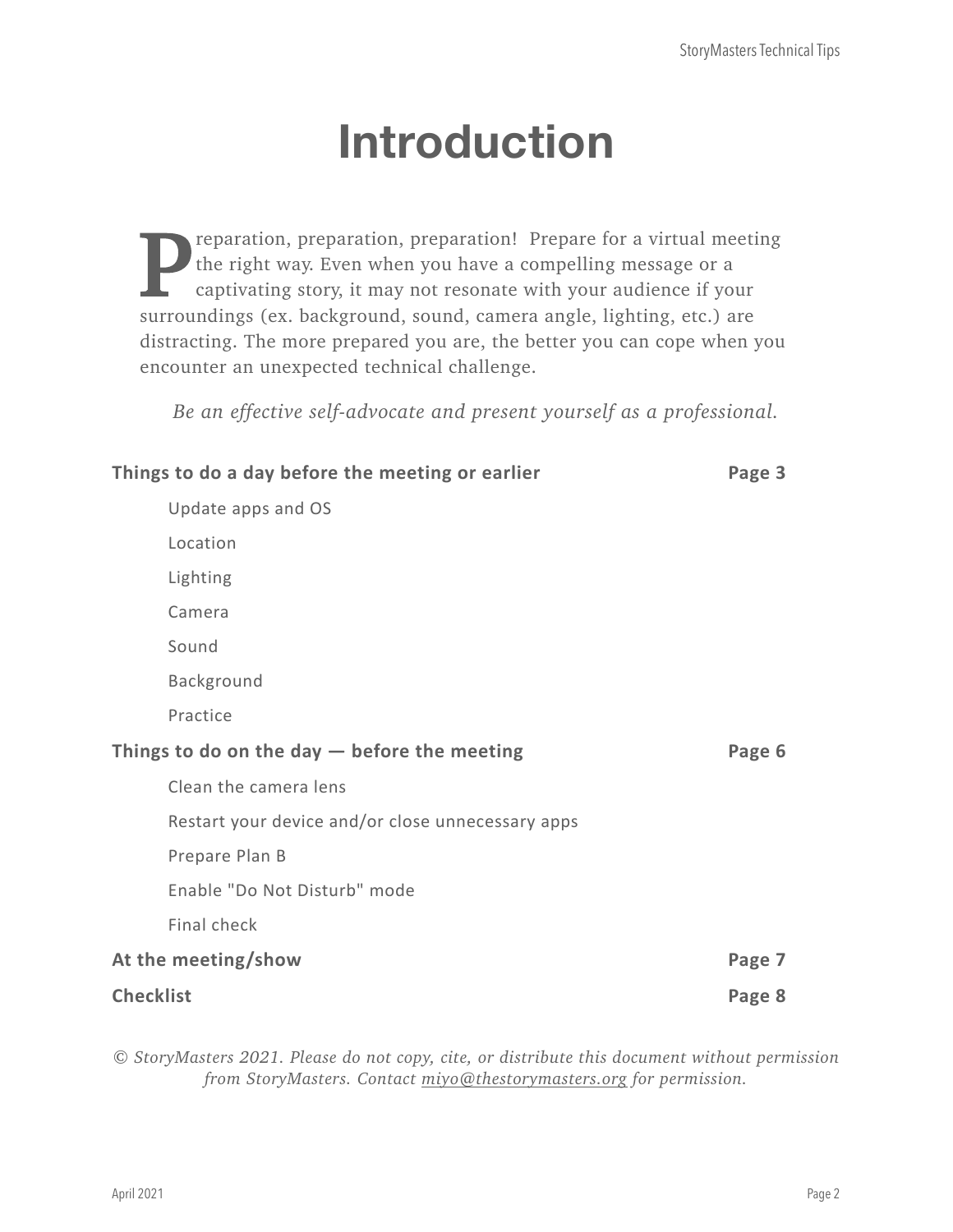If you appreciate these Technical Tips, a small donation is welcome:<https://thestorymasters.org/donate/>

## <span id="page-2-0"></span>**Things to do a day before the meeting or earlier**

## <span id="page-2-1"></span>**Update apps and OS to the latest version**

It's better to have the latest versions of apps (e.g. Zoom) and OS running. Sometimes updates are essential, and they may take time, so don't wait until the last minute. Do them ahead of time, and if something goes wrong, you still have time to find a solution.

To find out if your Zoom desktop client needs updating, open the app, and click your profile picture on the top right corner. (If you haven't set up your photo, the icon will appear as your initials.) Select "Check for updates," and follow the instructions.



## <span id="page-2-2"></span>**Location**

Wired connections are better than wireless (Wi-Fi or cellular) connections. Wi-Fi is better than cellular. If Wi-Fi is your option, find a good location. Even in the same room, depending on the angle, the distance from the router/ modem, the wall and other objects, the speed can vary.

Check your connection speed at <https://projectstream.google.com/speedtest> and pick a couple of good locations.

If your connection is not strong, find out how many other devices (e.g. printers, TVs, phones, games) are on the same Wi-Fi connection, and see if any of them can be turned off, at least during the meeting.

## <span id="page-2-3"></span>**Lighting**

• For a business meeting, don't make a "shady face." No sidelight, backlight, or overhead lighting. Avoid sitting with your back to the window or with a lamp behind you.

For a storytelling show, a "shady face" can be effective depending on your story. Try different angles and strength of lighting and shining a light on your face and see which setting works for your story.

• Look for cast shadows. If shadows on the wall behind you are too strong, you may want to soften the light. If you don't have a shade, use a shower curtain, bed sheet, or pillow case.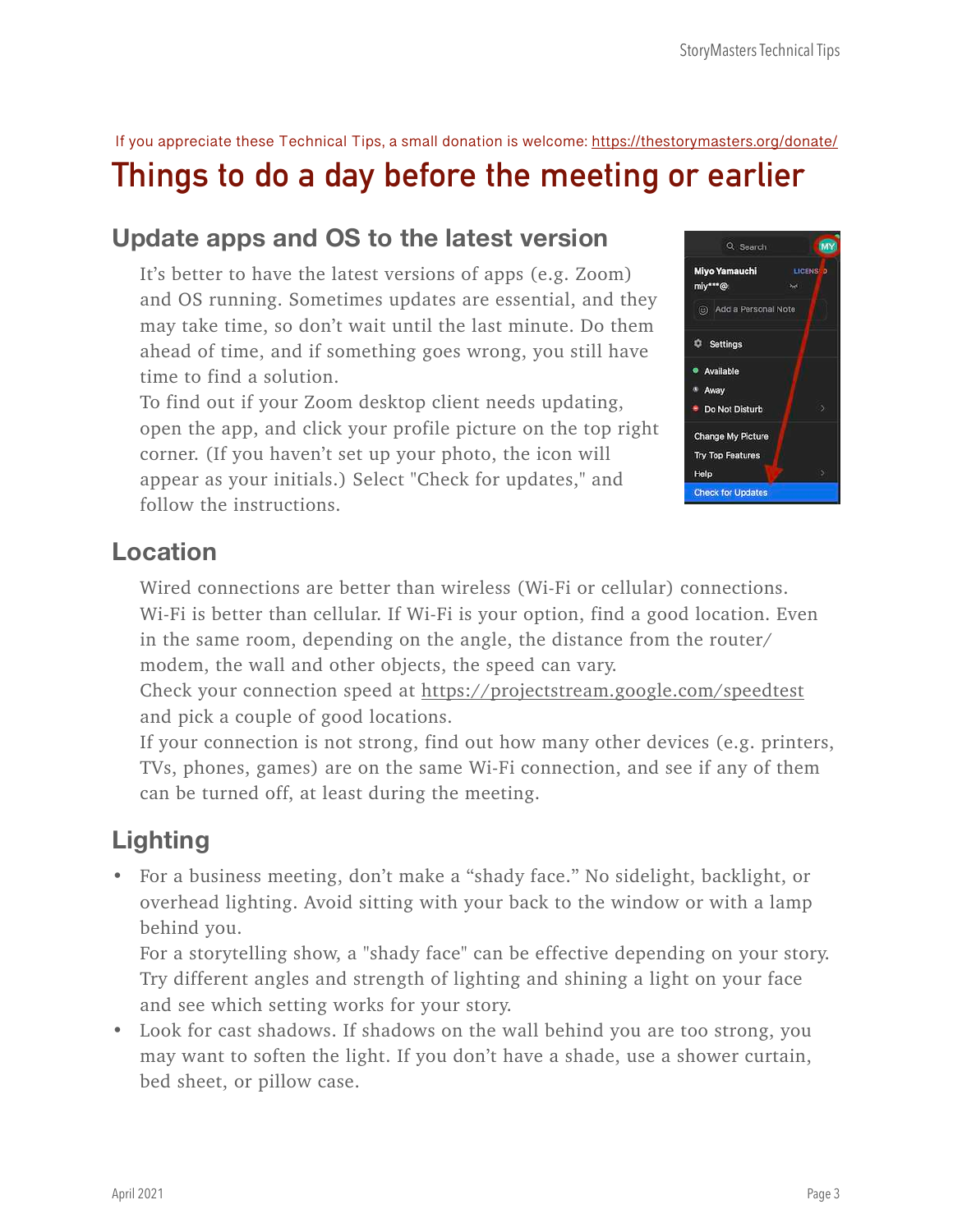- If you use natural light, be aware of where the sun is going to be during the whole meeting. Even if you have good natural light at the start of the meeting, it may not last until the end when the meeting is a long one.
- To avoid glare on your eyeglasses, clean your lenses, and change the height and position of your light.
	- Height: Raise the light higher than your eye level.
	- Position: Move the light off-center.
	- Don't look directly at the light.
	- Use a soft (diffused) light. *Areas lit by soft light transition into shadow very gradually. To soften a light, bounce it off of a reflector, or shoot it through a diffusion panel.*

## <span id="page-3-0"></span>**Camera**

- Set your camera right at your hairline, and have it pointed downwards at your eyes. Use boxes and books to adjust the height as needed.
- Watch out for wall or ceiling lines, or wall decorations behind you. You don't want them to look like they are coming out of your head.
- Position yourself so that your smiling face fills up at least one-third of the space.

#### <span id="page-3-1"></span>**Sound**

To access the sound setting, open the Zoom client, click the gear icon below your profile picture/initial, and select Audio. (If you're in a Zoom meeting, click the upper button next to the Mute/Unmute button.)



- Test your microphone and speaker.
	- Click "Test Speaker" and "Test Mic" and make sure you hear and sound okay. Adjust the volume as needed.

| <b>Test Speaker</b>                        | MacBook Pro Speakers (MacBook Pro Speakers)               |
|--------------------------------------------|-----------------------------------------------------------|
| Output Level:                              |                                                           |
|                                            |                                                           |
| <b>Output Volume:</b><br><b>Microphone</b> | Use separate audio device to play ringtone simultaneously |
|                                            |                                                           |
| <b>Test Mic</b>                            | MacBook Pro Microphone (MacBook Pro Microphone) ~         |
| Input Level:                               |                                                           |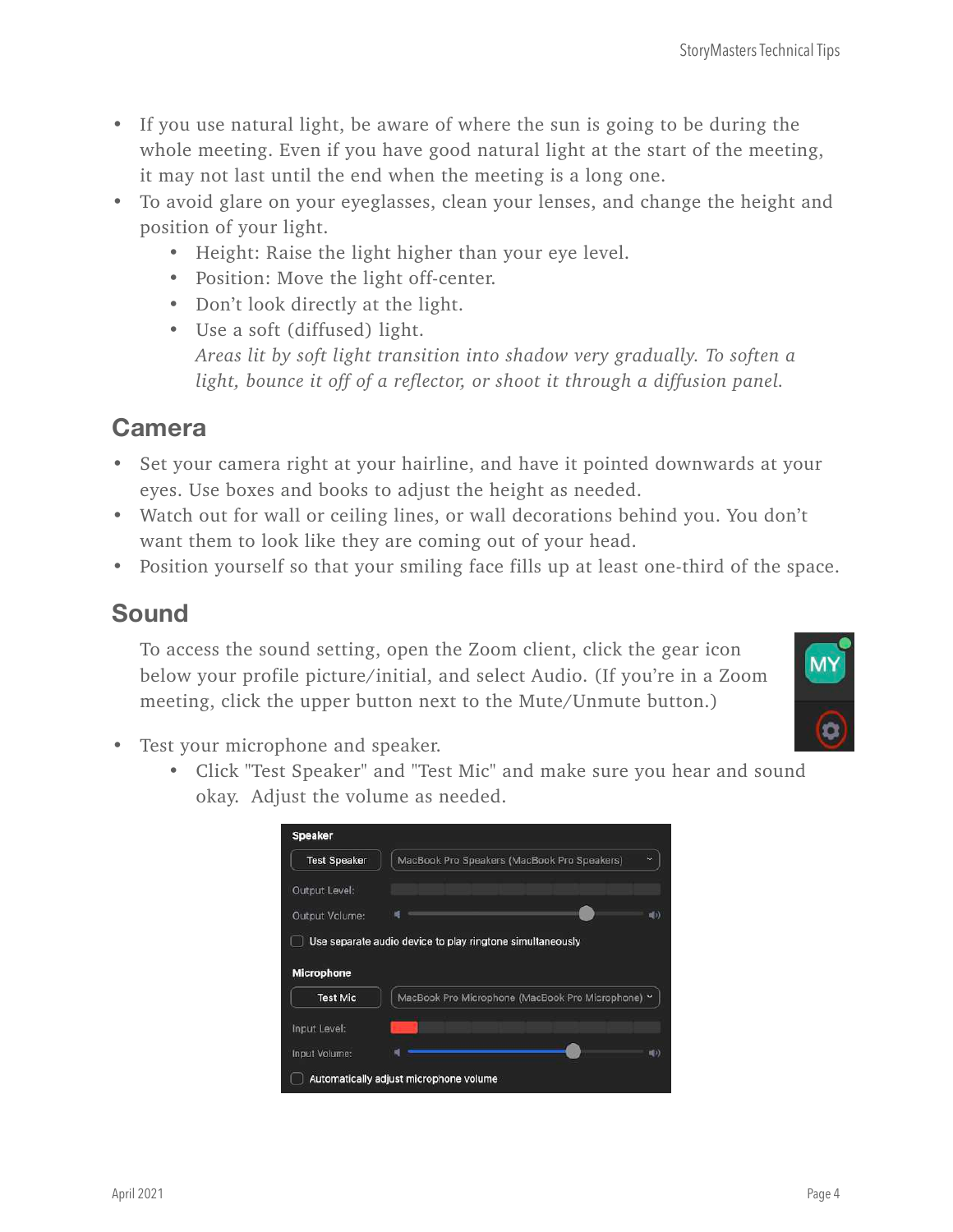- "Automatically adjust microphone volume" works for many devices, but not all. Please make sure to test it out fully (not just for a few minutes).
- If you aren't getting good sound from your computer, use a headset or a microphone. When you change the input/output source, don't forget to test again.
- To dampen reverberant sound, add soft and curved surfaces, which allow the microphones to hear the audio source more directly.
- Pay attention to your background noises. If necessary, open the sound setting and adjust "Suppress background noise." By default, the setting for Suppress background noise is set to Auto. If Auto doesn't work, you may want to try the other three options:
	- Low: minimal background noise reduction, blocking only low levels of persistent noise.
	- Medium: reduces common noises such as fans or people clicking pens.
	- High: reduces sharper noises such as the crunching of paper or typing on a keyboard.

## <span id="page-4-0"></span>**Background**

- Check your background by opening Zoom and clicking on "New Meeting." Cleaning up a little bit can make a huge difference. Declutter and keep your background simple.
- Zoom's virtual backgrounds can be problematic.
	- Don't use a video background unless it can complement your story. Most of the time, animation is a distraction for your message or story.
	- Pick a clean virtual background.
	- If your hands or face are disappearing…
		- 1. Pick a location that has a solid color behind you. If you don't have a plain wall, try hanging a solid color fabric (e.g. blanket or bed sheet) behind you.

Solid color: Avoid a background color that is similar to your skin color or the color of the clothing you're wearing.

- 2. Open the Zoom client and click the gear icon below your profile picture/initial.
- 3. Select "Background & Filters."
- 4. Select the virtual background you want to use.
- 5. If you have a solid color behind you, check "I have a green screen."
- 6. Pick the color that brings the best result by clicking the background manually.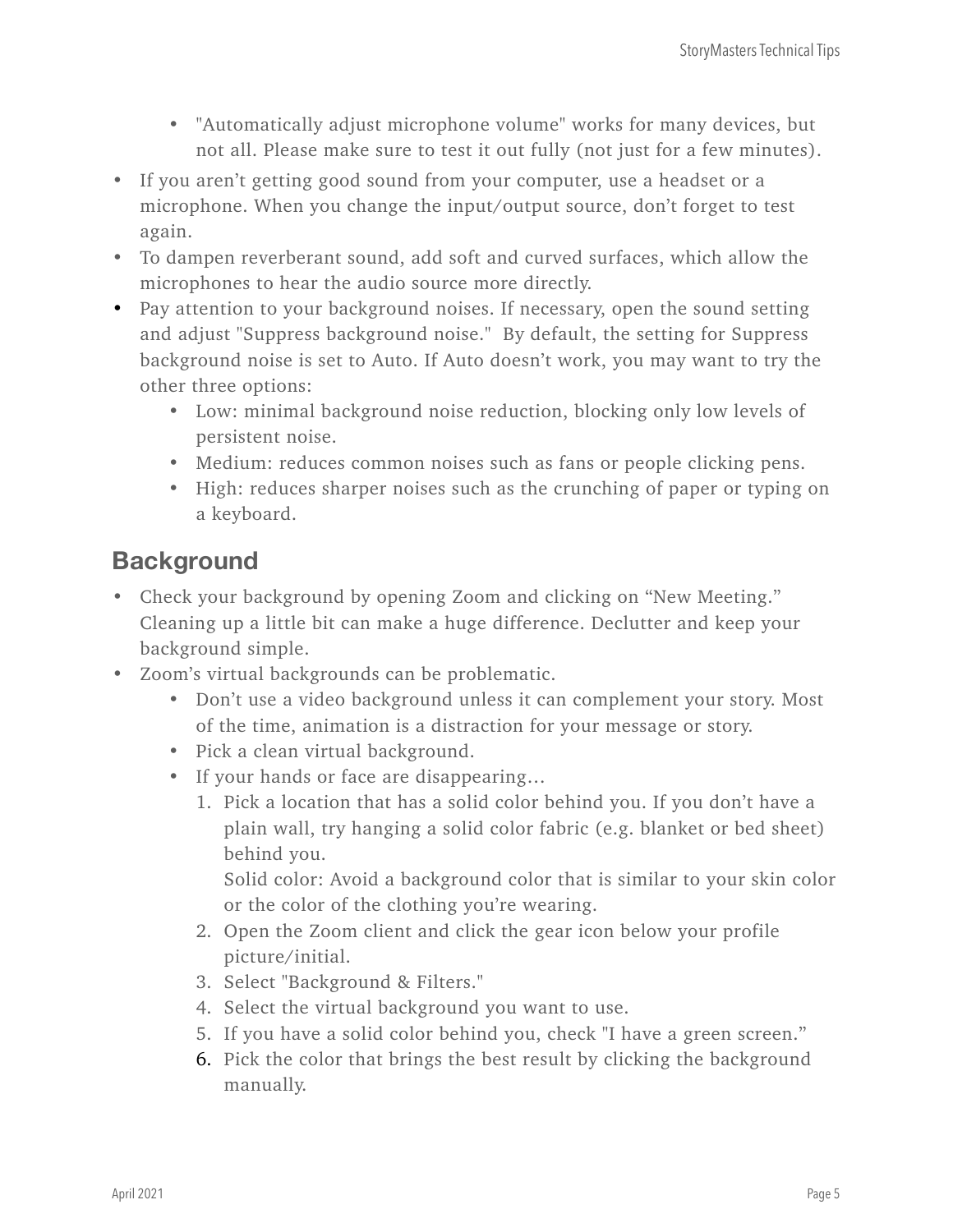

*If the above tip doesn't work for you, try "Blur" virtual background.* 

### <span id="page-5-0"></span>**Practice**

Record, analyze, record, analyze…the more you practice, the more you feel comfortable and natural with what you're saying. Get used to looking at the camera for eye contact. You can practice by yourself or with your friends.

## <span id="page-5-1"></span>**Things to do on the day — before the meeting**

#### <span id="page-5-2"></span>**Clean the camera lens**

It's simple yet one of the most important things to do.

#### <span id="page-5-3"></span>**Restart your device and/or close unnecessary apps**

**T**he more applications are open, the less bandwidth they will get because each of them keeps asking for attention from your CPU or broadband connection. If your computer has been running for days, it's a good idea to restart it. Make sure to close unnecessary apps. Also, don't start other bandwidth-intensive activities like streaming videos, cloud backups, cloud file synchronizations (e.g. OneDrive, Dropbox).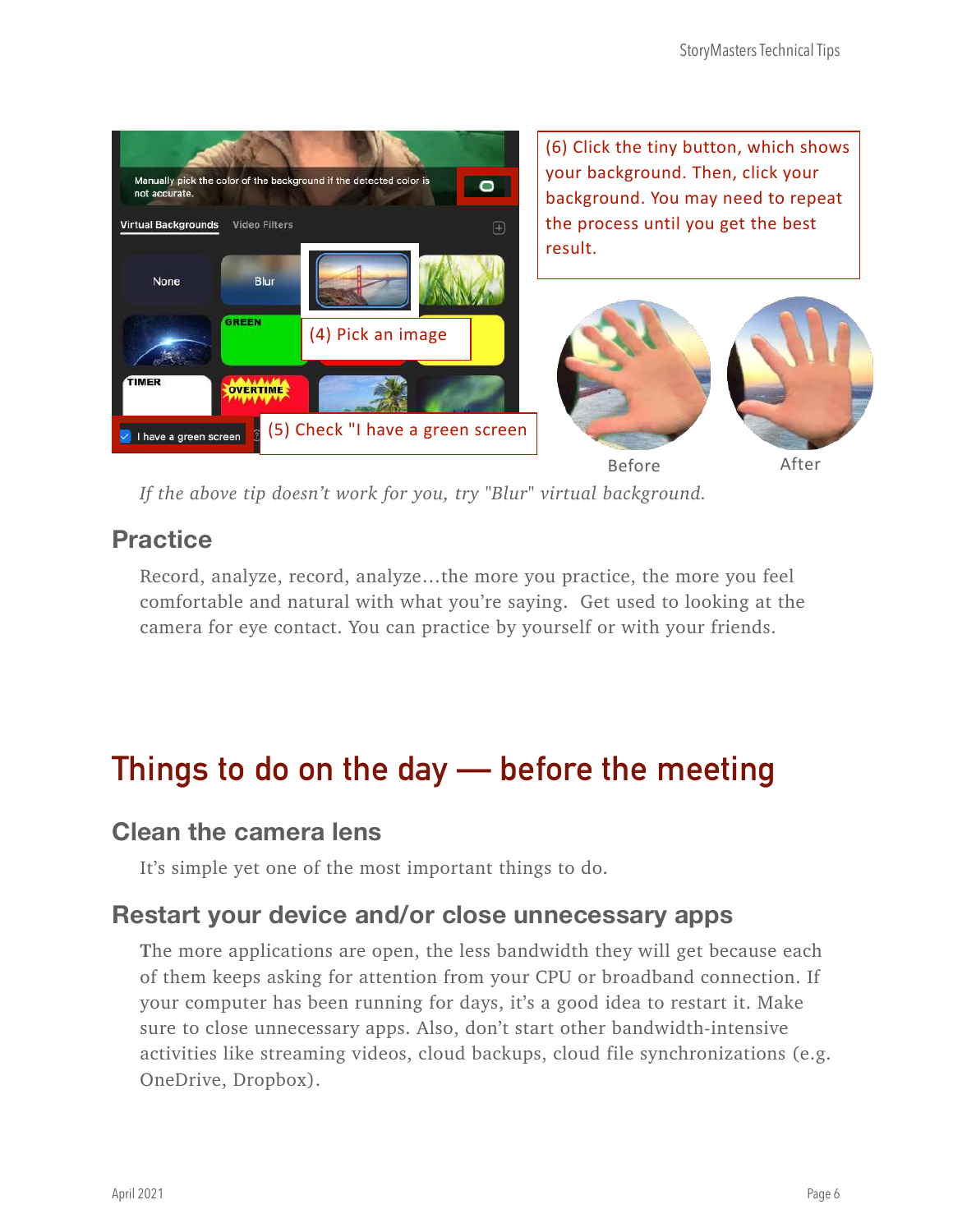## <span id="page-6-0"></span>**Prepare Plan B for unexpected incidents**

• **Headset**

You can manage internal noises, but you can't control outside noises. Your neighbor may decide to start mowing lawns. The dog next door may start barking for no reason. To minimize the damage, keep a headset in your reach. It doesn't eliminate the noise completely, but it helps the situation tremendously. If you have only a wireless headset, make sure the connection is working in advance. And don't forget to charge it!

• **Connection**

Disconnection can happen without any advance notice. Know your other options like hotspot, iPad or cellphone just in case. Charge your phone fully just in case you need it.

## <span id="page-6-1"></span>**Enable "Do not disturb" mode**

*click each device title for more information*

- [Windows:](https://support.microsoft.com/en-us/windows/turn-focus-assist-on-or-off-in-windows-10-5492a638-b5a3-1ee0-0c4f-5ae044450e09) Select Focus Assist and set it to "Alarms only"
- [Mac:](https://support.apple.com/guide/mac-help/use-do-not-disturb-mchl999b7c1a/mac) Click the control bar and click "Do Not Disturb"
- [Android:](https://support.google.com/android/answer/9069335?hl=en) Swipe down from the top of your screen and tap "Do Not Disturb"
- [iPhone/iTouch/iPad](https://support.apple.com/en-us/HT204321): Open Control Center and tap crescent moon icon

## <span id="page-6-2"></span>**Final check**

- Check your video screen by using the platform that your meeting uses. Everything may look perfect in person, but a tiny object can be magnified on the screen.
- Review the meeting agenda. If it's an interview, review the organization's information again. Also, check your interviewer's name and the pronunciation of it if you can get that information.

## <span id="page-6-3"></span>**At the meeting/show**

Now that you're prepared, just sit back and be your authentic self. Don't forget to look at the camera when you speak to the audience.

## *Be present and have fun!*